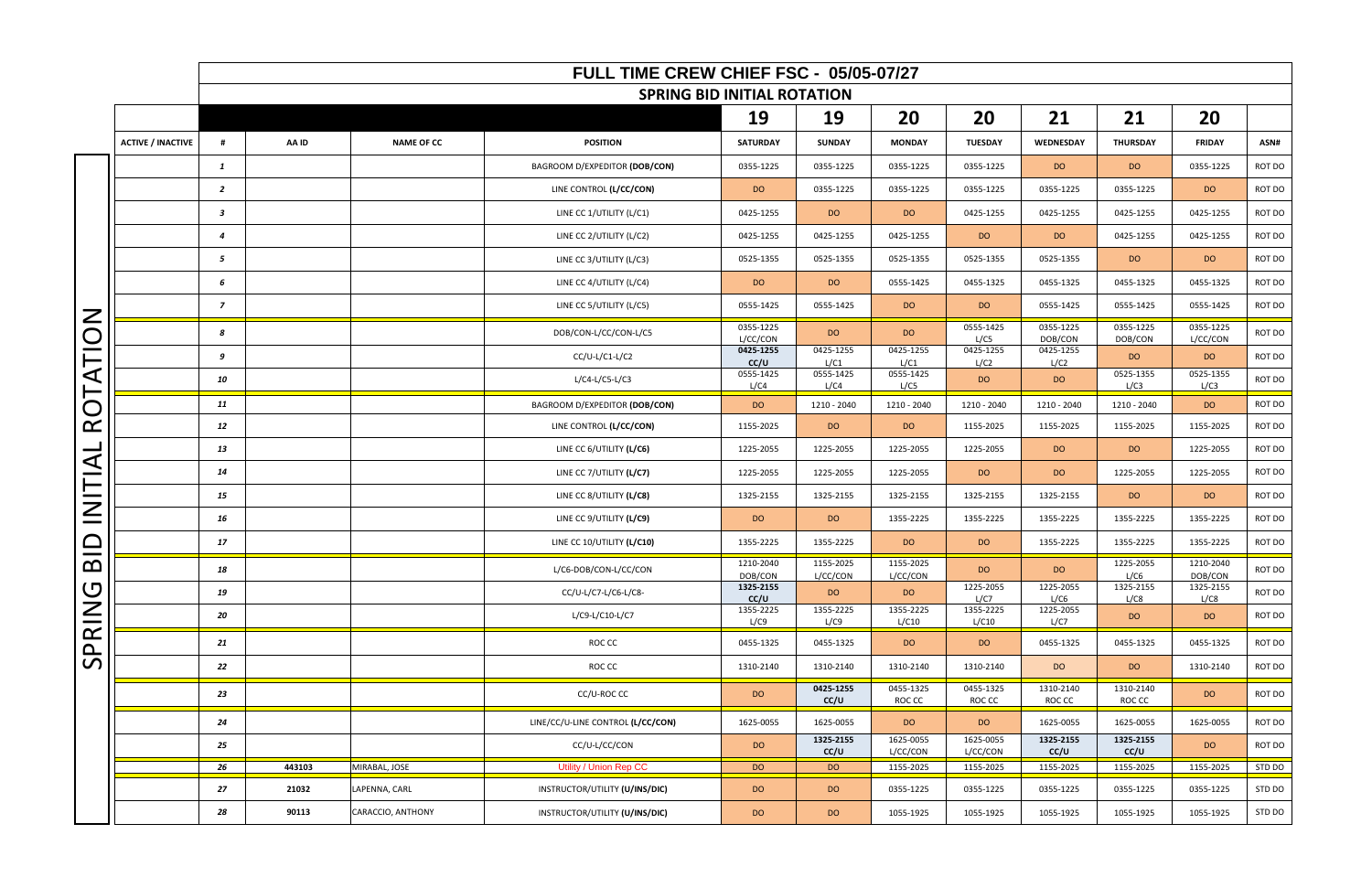|                         | <b>SPRING BID INITIAL ROTATION</b> |                                  |       |                       |                                                  |                        |                        |                        |                        |                        |                        |                        |                  |
|-------------------------|------------------------------------|----------------------------------|-------|-----------------------|--------------------------------------------------|------------------------|------------------------|------------------------|------------------------|------------------------|------------------------|------------------------|------------------|
|                         |                                    |                                  |       |                       |                                                  | 78                     | 82                     | 88                     | 100                    | 100                    | 100                    | 82                     |                  |
| <b>ACTIVE/ INACTIVE</b> |                                    | Position #                       | AA ID | <b>NAME OF FT FSC</b> | <b>RAMP SERVICES BID</b>                         | <b>SATURDAY</b>        | <b>SUNDAY</b>          | <b>MONDAY</b>          | <b>TUESDAY</b>         | <b>WEDNESDAY</b>       | <b>THURSDAY</b>        | <b>FRIDAY</b>          | ASN#             |
|                         |                                    |                                  |       |                       | <b>LINE CARGO</b>                                |                        |                        |                        |                        |                        |                        |                        |                  |
|                         |                                    |                                  |       |                       | <b>POSITIONS</b>                                 |                        |                        |                        |                        |                        |                        |                        |                  |
|                         | $\overline{1}$                     | <b>FFSC001</b><br>FFSC002        |       |                       | CREW 1/UTILITY (L/C1/)<br>CREW 1/UTILITY (L/C1/) | 0430-1300<br>0430-1300 | 0430-1300<br>0430-1300 | 0430-1300<br>0430-1300 | <b>DO</b><br><b>DO</b> | <b>DO</b><br><b>DO</b> | 0430-1300<br>0430-1300 | 0430-1300<br>0430-1300 | ROT DO<br>ROT DO |
|                         | <sup>2</sup><br>$\mathbf{3}$       | <b>FFSC003</b>                   |       |                       | CREW 1/UTILITY (L/C1/)                           | 0430-1300              | 0430-1300              | 0430-1300              | DO                     | <b>DO</b>              | 0430-1300              | 0430-1300              | ROT DO           |
|                         |                                    |                                  |       |                       |                                                  |                        |                        |                        |                        |                        |                        |                        |                  |
|                         | $\overline{4}$                     | FFSC004                          |       |                       | CREW 2/UTILITY (L/C2/)                           | 0430-1300              | 0430-1300              | 0430-1300              | 0430-1300              | 0430-1300              | DO                     | <b>DO</b>              | ROT DO           |
|                         | 5<br>6                             | <b>FFSC005</b><br><b>FFSC006</b> |       |                       | CREW 2/UTILITY (L/C2/)<br>CREW 2/UTILITY (L/C2/) | 0430-1300<br>0430-1300 | 0430-1300<br>0430-1300 | 0430-1300<br>0430-1300 | 0430-1300<br>0430-1300 | 0430-1300<br>0430-1300 | <b>DO</b><br><b>DO</b> | <b>DO</b><br>DO        | ROT DO<br>ROT DO |
|                         |                                    |                                  |       |                       |                                                  |                        |                        |                        |                        |                        |                        |                        |                  |
|                         | - 7                                | FFSC007                          |       |                       | CREW 3/UTILITY (L/C3/)                           | 0530-1400              | 0530-1400              | 0530-1400              | 0530-1400              | DO                     | <b>DO</b>              | 0530-1400              | ROT DO           |
|                         | 8                                  | <b>FFSC008</b>                   |       |                       | CREW 3/UTILITY (L/C3/)                           | 0530-1400              | 0530-1400<br>0530-1400 | 0530-1400              | 0530-1400              | DO                     | DO                     | 0530-1400              | ROT DO           |
|                         | 9                                  | <b>FFSC009</b>                   |       |                       | CREW 3/UTILITY (L/C3/)                           | 0530-1400              |                        | 0530-1400              | 0530-1400              | <b>DO</b>              | <b>DO</b>              | 0530-1400              | ROT DO           |
|                         | 10                                 | <b>FFSC010</b>                   |       |                       | CREW 4/UTILITY (L/C4/)                           | DO                     | DO                     | 0600-1430              | 0600-1430              | 0600-1430              | 0600-1430              | 0600-1430              | ROT DO           |
|                         | 11                                 | <b>FFSC011</b>                   |       |                       | CREW 4/UTILITY (L/C4/)                           | <b>DO</b>              | <b>DO</b>              | 0600-1430              | 0600-1430              | 0600-1430              | 0600-1430              | 0600-1430              | ROT DO           |
|                         | $12^{\circ}$                       | <b>FFSC012</b>                   |       |                       | CREW 4/UTILITY (L/C4/)                           | <b>DO</b>              | DO                     | 0600-1430              | 0600-1430              | 0600-1430              | 0600-1430              | 0600-1430              | ROT DO           |
|                         | 13                                 | <b>FFSC013</b>                   |       |                       | CREW 5/UTILITY (L/C5/)                           | 0600-1430              | 0600-1430              | DO <sub>1</sub>        | <b>DO</b>              | 0600-1430              | 0600-1430              | 0600-1430              | ROT DO           |
|                         | 14                                 | <b>FFSC014</b>                   |       |                       | CREW 5/UTILITY (L/C5/)                           | 0600-1430              | 0600-1430              | <b>DO</b>              | <b>DO</b>              | 0600-1430              | 0600-1430              | 0600-1430              | ROT DO           |
|                         | 15                                 | <b>FFSC015</b>                   |       |                       | CREW 5/UTILITY (L/C5/)                           | 0600-1430              | 0600-1430              | <b>DO</b>              | <b>DO</b>              | 0600-1430              | 0600-1430              | 0600-1430              | ROT DO           |
|                         | 16                                 | <b>FFSC016</b>                   |       |                       | L/C4/-L/C5/-L/C1/-L/C2/                          | DO                     | 0600-1430<br>L/C4/     | 0600-1430<br>L/C5/     | 0430-1300<br>L/C1/     | 0430-1300<br>L/C1/     | 0430-1300<br>L/C2/     | DO                     | ROT DO           |
|                         | 17                                 | <b>FFSC017</b>                   |       |                       | L/C4/-L/C5/-L/C1/-L/C2/                          | DO                     | 0600-1430<br>L/C4/     | 0600-1430<br>L/C5/     | 0430-1300<br>L/C1/     | 0430-1300<br>L/C1/     | 0430-1300<br>L/C2/     | DO                     | ROT DO           |
|                         | 18                                 | <b>FFSC018</b>                   |       |                       | L/C4/-L/C5/-L/C1/-L/C2/                          | DO                     | 0600-1430              | 0600-1430              | 0430-1300              | 0430-1300              | 0430-1300              | DO                     | ROT DO           |
|                         |                                    |                                  |       |                       |                                                  |                        | L/C4/                  | L/C5/                  | L/C1/<br>0600-1430     | L/C1/                  | L/C2/                  | 0430-1300              |                  |
|                         | 19                                 | FFSC019                          |       |                       | L/C2/-L/C4/-LC5/LC3/                             | 0600-1430<br>L/C4/     | DO                     | DO.                    | L/C5/                  | 0430-1300<br>L/C3/     | 0430-1300<br>L/C3/     | L/C2/                  | ROT DO           |
|                         |                                    |                                  |       |                       |                                                  | 0600-1430              |                        |                        | 0600-1430              | 0430-1300              | 0430-1300              | 0430-1300              |                  |
|                         | 20                                 | FFSC020                          |       |                       | L/C2/-L/C4/-LC5/LC3/                             | L/C4/                  | DO                     | DO.                    | L/C5/                  | L/C3/                  | L/C3/                  | L/C2/                  | ROT DO           |
|                         | 21                                 | <b>FFSC021</b>                   |       |                       | L/C2/-L/C4/-LC5/LC3/                             | 0600-1430              | DO                     | DO.                    | 0600-1430              | 0430-1300              | 0430-1300              | 0430-1300              | ROT DO           |
|                         |                                    |                                  |       |                       |                                                  | L/C4/                  |                        |                        | L/C5/                  | L/C3/                  | L/C3/                  | L/C2/                  |                  |
|                         | 22                                 | <b>FFSC022</b>                   |       |                       | CREW 6/UTILITY (L/C6/)                           | 1230-2100              | 1230-2100              | 1230-2100              | 1230-2100              | 1230-2100              | <b>DO</b>              | <b>DO</b>              | ROT DO           |
|                         | 23                                 | <b>FFSC023</b>                   |       |                       | CREW 6/UTILITY (L/C6/)                           | 1230-2100              | 1230-2100              | 1230-2100              | 1230-2100              | 1230-2100              | <b>DO</b>              | <b>DO</b>              | ROT DO           |
|                         | 24                                 | <b>FFSC024</b>                   |       |                       | CREW 6/UTILITY (L/C6/)                           | 1230-2100              | 1230-2100              | 1230-2100              | 1230-2100              | 1230-2100              | <b>DO</b>              | <b>DO</b>              | ROT DO           |
|                         | 25                                 | <b>FFSC025</b>                   |       |                       | CREW 7/UTILITY (L/C7/)                           | 1230-2100              | 1230-2100              | 1230-2100              | <b>DO</b>              | <b>DO</b>              | 1230-2100              | 1230-2100              | ROT DO           |
|                         | 26                                 | FFSC026                          |       |                       | CREW 7/UTILITY (L/C7/)                           | 1230-2100              | 1230-2100              | 1230-2100              | DQ                     | <b>DO</b>              | 1230-2100              | 1230-2100              | ROT DO           |
|                         | 27                                 | <b>FFSC027</b>                   |       |                       | CREW 7/UTILITY (L/C7/)                           | 1230-2100              | 1230-2100              | 1230-2100              | DO                     | <b>DO</b>              | 1230-2100              | 1230-2100              | ROT DO           |
|                         | 28                                 | <i>FFSC028</i>                   |       |                       | CREW 8/UTILITY (LIC8)                            | 1330-2200              | 1330-2200              | DO.                    | DO                     | 1330-2200              | 1330-2200              | 1330-2200              | ROT DO           |
|                         | 29                                 | FFSC029                          |       |                       | CREW 8/UTILITY (L/C8/)                           | 1330-2200              | 1330-2200              | <b>DO</b>              | DO                     | 1330-2200              | 1330-2200              | 1330-2200              | ROT DO           |
|                         | 30                                 | <b>FFSC030</b>                   |       |                       | CREW 8/UTILITY (L/C8/)                           | 1330-2200              | 1330-2200              | DO                     | DO                     | 1330-2200              | 1330-2200              | 1330-2200              | ROT DO           |
|                         | 31                                 | <b>FFSC031</b>                   |       |                       | CREW 9/UTILITY (L/C9/)                           | DO                     | <b>DO</b>              | 1400-2230              | 1400-2230              | 1400-2230              | 1400-2230              | 1400-2230              | ROT DO           |
|                         | 32                                 | <b>FFSC032</b>                   |       |                       | CREW 9/UTILITY (L/C9/)                           | <b>DO</b>              | DO                     | 1400-2230              | 1400-2230              | 1400-2230              | 1400-2230              | 1400-2230              | ROT DO           |
|                         | 33                                 | <b>FFSC033</b>                   |       |                       | CREW 9/UTILITY (L/C9/)                           | <b>DO</b>              | DO                     | 1400-2230              | 1400-2230              | 1400-2230              | 1400-2230              | 1400-2230              | ROT DO           |
|                         | 34                                 | FFSC034                          |       |                       | CREW 10/UTILITY (L/C10/)                         | 1400-2230              | 1400-2230              | 1400-2230              | 1400-2230              | <b>DO</b>              | DQ                     | 1400-2230              | ROT DO           |
|                         | 35                                 | <b>FFSC035</b>                   |       |                       | CREW 10/UTILITY (L/C10/)                         | 1400-2230              | 1400-2230              | 1400-2230              | 1400-2230              | <b>DO</b>              | DO                     | 1400-2230              | ROT DO           |
|                         | 36                                 | FFSC036                          |       |                       | CREW 10/UTILITY (L/C10/)                         | 1400-2230              | 1400-2230              | 1400-2230              | 1400-2230              | DO                     | DO                     | 1400-2230              | ROT DO           |
|                         |                                    |                                  |       |                       |                                                  |                        |                        |                        |                        |                        | 1230-2100              |                        |                  |
|                         | 37                                 | <b>FFSC037</b>                   |       |                       | L/C6/-L/C9/-L/C7/L/C6/                           | 1400-2230<br>L/C9/     | DO                     | DO                     | 1230-2100<br>L/C7/     | 1230-2100<br>L/C7/     | L/C6/                  | 1230-2100<br>L/C6/     | ROT DO           |
|                         | 38                                 | <b>FFSC038</b>                   |       |                       | L/C6/-L/C9/-L/C7/L/C6/                           | 1400-2230<br>L/C9/     | DO                     | DO                     | 1230-2100<br>L/C7/     | 1230-2100<br>L/C7/     | 1230-2100<br>L/C6/     | 1230-2100<br>L/C6/     | ROT DO           |
|                         | 39                                 | FFSC039                          |       |                       | L/C6/-L/C9/-L/C7/L/C6/                           | 1400-2230<br>L/C9/     | DO                     | DO.                    | 1230-2100<br>L/C7/     | 1230-2100<br>L/C7/     | 1230-2100<br>L/C6/     | 1230-2100<br>L/C6/     | ROT DO           |
|                         | 40                                 | FFSC040                          |       |                       | L/C9/-L/C8/-L/C10/                               | DO                     | 1400-2230<br>L/C9/     | 1330-2200<br>L/C8/     | 1330-2200<br>L/C8/     | 1400-2230<br>L/C10/    | 1400-2230<br>L/C10/    | DO                     | ROT DO           |
|                         | 41                                 | <b>FFSC041</b>                   |       |                       | L/C9/-L/C8/-L/C10/                               | DO                     | 1400-2230<br>L/C9/     | 1330-2200<br>L/C8/     | 1330-2200<br>L/C8/     | 1400-2230<br>L/C10/    | 1400-2230<br>L/C10/    | DO                     | ROT DO           |
|                         | 42                                 | <b>FFSC042</b>                   |       |                       | L/C9/-L/C8/-L/C10/                               | <b>DO</b>              | 1400-2230              | 1330-2200              | 1330-2200              | 1400-2230              | 1400-2230              | DO                     | ROT DO           |
|                         |                                    |                                  |       |                       |                                                  |                        | L/C9/                  | L/C8/                  | L/C8/                  | L/C10/                 | L/C10/                 |                        |                  |

|  |  |  | <b>FULL TIME FSC - 05/05-07/27</b> |
|--|--|--|------------------------------------|
|--|--|--|------------------------------------|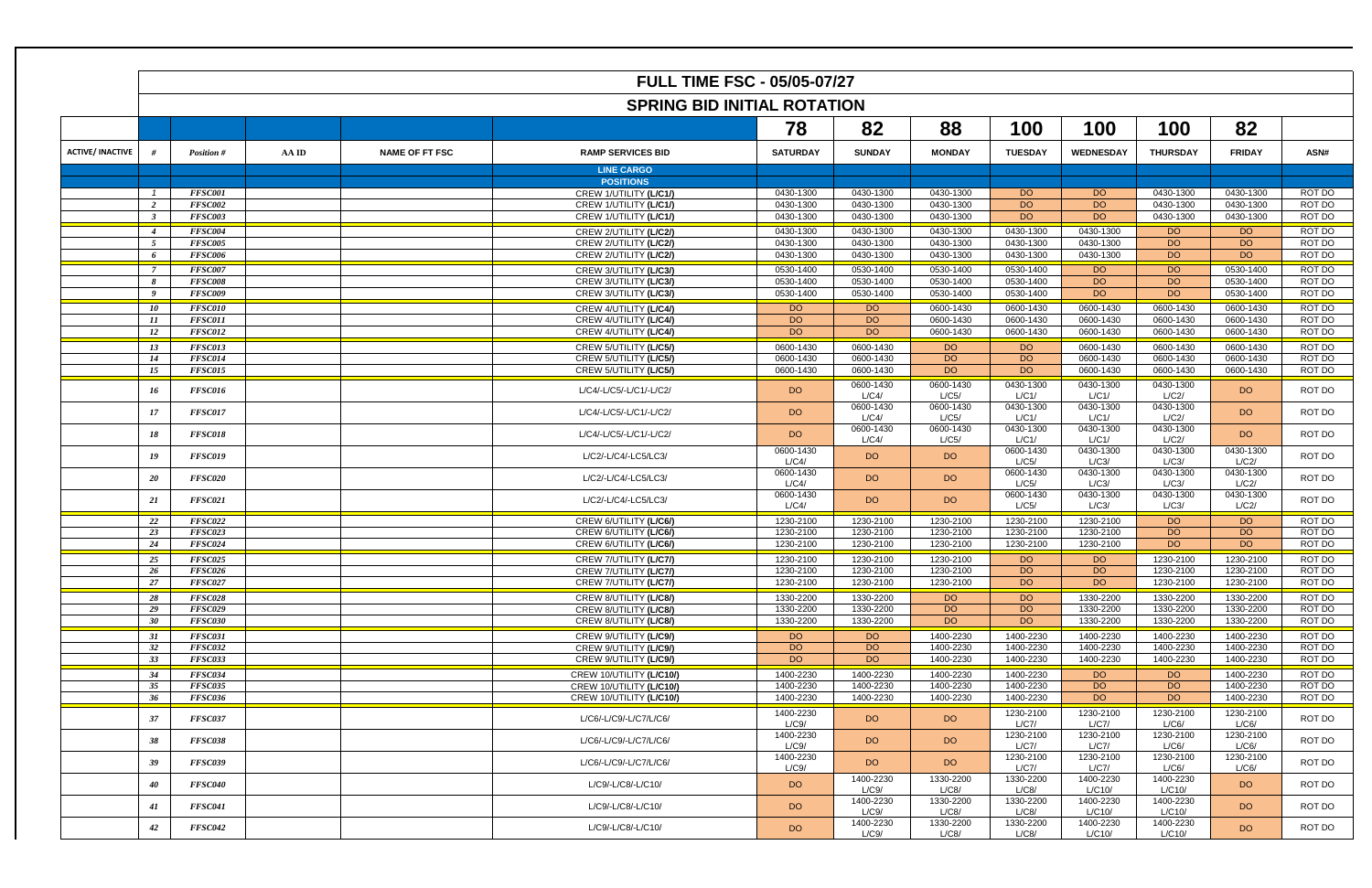|                         | <b>FULL TIME FSC - 05/05-07/27</b> |                           |       |                       |                                                    |                           |                           |                           |                         |                        |                       |                             |                  |
|-------------------------|------------------------------------|---------------------------|-------|-----------------------|----------------------------------------------------|---------------------------|---------------------------|---------------------------|-------------------------|------------------------|-----------------------|-----------------------------|------------------|
|                         | <b>SPRING BID INITIAL ROTATION</b> |                           |       |                       |                                                    |                           |                           |                           |                         |                        |                       |                             |                  |
|                         |                                    |                           |       |                       |                                                    | 78                        | 82                        | 88                        | 100                     | 100                    | 100                   | 82                          |                  |
| <b>ACTIVE/ INACTIVE</b> |                                    | <b>Position #</b>         | AA ID | <b>NAME OF FT FSC</b> | <b>RAMP SERVICES BID</b>                           | <b>SATURDAY</b>           | <b>SUNDAY</b>             | <b>MONDAY</b>             | <b>TUESDAY</b>          | <b>WEDNESDAY</b>       | <b>THURSDAY</b>       | <b>FRIDAY</b>               | ASN#             |
|                         |                                    |                           |       |                       | <b>BAGROOM</b>                                     |                           |                           |                           |                         |                        |                       |                             |                  |
|                         |                                    |                           |       |                       | <b>POSITIONS</b>                                   |                           |                           |                           |                         |                        |                       |                             |                  |
|                         | 43                                 | <b>FFSC043</b>            |       |                       | Pier 2/Utility (DOB/P2)                            | 0430-1300                 | 0430-1300                 | 0430-1300                 | <b>DO</b>               | <b>DO</b>              | 0430-1300             | 0430-1300                   | ROT DO           |
|                         | 44<br>45                           | FFSC044<br><b>FFSC045</b> |       |                       | Pier 2/Utility (DOB/P2)<br>Pier 3/Utility (DOB/P3) | 0530-1400<br>0430-1300    | DO<br>0430-1300           | DO<br>0430-1300           | 0530-1400<br>0430-1300  | 0530-1400<br><b>DO</b> | 0530-1400<br>DO.      | 0530-1400<br>0430-1300      | ROT DO<br>ROT DO |
|                         | 46                                 | <b>FFSC046</b>            |       |                       | Pier 3/Utility (DOB/P3)                            | 0500-1330                 | 0500-1330                 | DO <sub>1</sub>           | DO.                     | 0500-1330              | 0500-1330             | 0500-1330                   | ROT DO           |
|                         | 47                                 | <b>FFSC047</b>            |       |                       | Pier 3/Utility (DOB/P3)                            | 0500-1330                 | 0500-1330                 | 0500-1330                 | 0500-1330               | 0500-1330              | <b>DO</b>             | DO.                         | ROT DO           |
|                         | 48                                 | <b>FFSC048</b>            |       |                       | Pier 5/Utility (DOB/P5)                            | DO                        | 0400-1230                 | 0400-1230                 | 0400-1230               | 0400-1230              | 0400-1230             | DO.                         | ROT DO           |
|                         | 49                                 | <b>FFSC049</b>            |       |                       | Pier 6/Utility (DOB/P6)                            | 0400-1230                 | DO                        | DO.                       | 0400-1230               | 0400-1230              | 0400-1230             | 0400-1230                   | ROT DO           |
|                         | 50                                 | <b>FFSC050</b>            |       |                       | Recirculation/Utility (DOB/REC)                    | DO                        | 0400-1230                 | 0400-1230                 | 0400-1230               | 0400-1230              | 0400-1230             | DO.                         | ROT DO           |
|                         | 51                                 | <b>FFSC051</b>            |       |                       | Expeditor/PPS/Utility (DOB/EXP)                    | 0400-1230                 | 0400-1230                 | 0400-1230                 | <b>DO</b>               | DO                     | 0400-1230             | 0400-1230                   | ROT DO           |
|                         | 52                                 | <b>FFSC052</b>            |       |                       | Default/Runner/Utility (DOB/DEF)                   | DO                        | DO                        | 0400-1230                 | 0400-1230               | 0400-1230              | 0400-1230             | 0400-1230                   | ROT DO           |
|                         | 53                                 | <b>FFSC053</b>            |       |                       | <b>TSA/UTILITY (DOB/TSA)</b>                       | 0400-1230                 | 0400-1230                 | 0400-1230                 | 0400-1230               | 0400-1230              | <b>DO</b>             | DO.                         | ROT DO           |
|                         | 54                                 | FFSC054                   |       |                       | DOB/DEF-DOB/P6-DOB/EXP                             | 0400-1230<br>DOB/DEF      | 0400-1230<br>DOB/DEF      | 0400-1230<br>DOB/P6       | 0400-1230<br>DOB/EXP    | 0400-1230<br>DOB/EXP   | <b>DO</b>             | DO.                         | ROT DO           |
|                         | 55                                 | <b>FFSC055</b>            |       |                       | DOB/TSA-DOB/P3-DOB/P2-DOB/TSA                      | DO                        | DO                        | 0500-1330<br>DOB/P3       | 0500-1330<br>DOB/P3     | 0430-1300<br>DOB/P2    | 0400-1230<br>DOB/TSA  | 0400-1230<br><b>DOB/TSA</b> | ROT DO           |
|                         | 56                                 | FFSC056                   |       |                       | DOB/P5-DOB/P6-DOB/P3                               | 0400-1230<br>DOB/P5       | 0400-1230<br>DOB/P6       | DO                        | DO                      | 0430-1300<br>DOB/P3    | 0430-1300<br>DOB/P3   | 0400-1230<br>DOB/P5         | ROT DO           |
|                         | 57                                 | <b>FFSC057</b>            |       |                       | DOB/REC-DOB/P2                                     | 0400-1230<br>DOB/REC      | 0530-1400<br>DOB/P2       | 0530-1400<br>DOB/P2       | 0430-1300<br>DOB/P2     | DO.                    | DO                    | 0400-1230<br>DOB/REC        | ROT DO           |
|                         | 58                                 | <b>FFSC058</b>            |       |                       | DOB/XFER/U-ROC Runner/U-L/U-DOP/P3                 | 0700-1530<br>DOB/XFER/U   | 1300-2130<br>ROC Runner/U | 1300-2130<br>L/U          | DO                      | DO                     | 0500-1330<br>DOB/P3   | 0500-1330<br>DOB/P3         | ROT DO           |
|                         | 59                                 | <b>FFSC059</b>            |       |                       | Pier 2/Utility (DOB/P2)                            | 1230-2100                 | 1230-2100                 | 1230-2100                 | DO                      | <b>DO</b>              | 1230-2100             | 1230-2100                   | ROT DO           |
|                         | 60                                 | <b>FFSC060</b>            |       |                       | Pier 2/Utility (DOB/P2)                            | 1330-2200                 | 1330-2200                 | 1330-2200                 | 1330-2200               | 1330-2200              | <b>DO</b>             | DO.                         | ROT DO           |
|                         | 61                                 | <b>FFSC061</b>            |       |                       | Pier 3/ Utility (DOB/P3)                           | 1230-2100                 | 1230-2100                 | 1230-2100                 | 1230-2100               | 1230-2100              | <b>DO</b>             | <b>DO</b>                   | ROT DO           |
|                         | 62                                 | <b>FFSC062</b>            |       |                       | Pier 3/ Utility (DOB/P3)                           | 1300-2130                 | 1300-2130                 | DO                        | DO                      | 1300-2130              | 1300-2130             | 1300-2130                   | ROT DO           |
|                         | 63                                 | <b>FFSC063</b>            |       |                       | Pier 3/ Utility (DOB/P3)                           | DO                        | DO.                       | 1300-2130                 | 1300-2130               | 1300-2130              | 1300-2130             | 1300-2130                   | ROT DO           |
|                         | 64                                 | <b>FFSC064</b>            |       |                       | Pier 5/Utility (DOB/P5)                            | DO                        | <b>DO</b>                 | 1200-2030                 | 1200-2030               | 1200-2030              | 1200-2030             | 1200-2030                   | ROT DO           |
|                         | 65                                 | <b>FFSC065</b>            |       |                       | Pier 6/ Utility (DOB/P6)                           | 1100-1930                 | DO.                       | DO.                       | 1100-1930               | 1100-1930              | 1100-1930             | 1100-1930                   | ROT DO           |
|                         | 66                                 | <b>FFSC066</b>            |       |                       | Recirculation/Utility (DOB/REC)                    | DO                        | 1230-2100                 | 1230-2100                 | 1230-2100               | 1230-2100              | 1230-2100             | DO.                         | ROT DO           |
|                         | 67                                 | <b>FFSC067</b>            |       |                       | Expeditor/PPS/Utility (DOB/EXP)                    | 1230-2100                 | 1230-2100                 | 1230-2100                 | 1230-2100               | <b>DO</b>              | <b>DO</b>             | 1230-2100                   | ROT DO           |
|                         | 68                                 | <b>FFSC068</b>            |       |                       | Default/Runner/Utility (DOB/DEF)                   | 1230-2100                 | 1230-2100                 | 1230-2100                 | DO.                     | <b>DO</b>              | 1230-2100             | 1230-2100                   | ROT DO           |
|                         | 69                                 | <b>FFSC069</b>            |       |                       | DOB/P3-DOB/DEF-DOB/P3                              | 1300-2130<br>DOB/P3       | DO                        | DO.                       | 1230-2100<br>DOB/DEF    | 1230-2100<br>DOB/DEF   | 1230-2100<br>DOB/P3   | 1230-2100<br>DOB/P3         | ROT DO           |
|                         | 70                                 | <b>FFSC070</b>            |       |                       | DOB/P3-DOB/EXP                                     | DO                        | 1300-2130<br>DOB/P3       | 1300-2130<br>DOB/P3       | 1300-2130<br>DOB/P3     | 1230-2100<br>DOB/EXP   | 1230-2100<br>DOB/EXP  | DO.                         | ROT DO           |
|                         | 71                                 | <b>FFSC071</b>            |       |                       | DOB/REC-DOB/P6-DOB/P2-DOB/REC                      | 1230-2100<br>DOB/REC      | 1100-1930<br>DOB/P6       | 1100-1930<br>DOB/P6       | 1230-2100<br>DOB/P2     | DO                     | <b>DO</b>             | 1230-2100<br>DOB/REC        | ROT DO           |
|                         | 72                                 | <b>FFSC072</b>            |       |                       | DOB/P5-DOB/P2                                      | 1200-2030<br>DOB/P5       | 1200-2030<br>DOB/P5       | DO                        | DO                      | 1230-2100<br>DOB/P2    | 1330-2200<br>DOB/P2   | 1330-2200<br>DOB/P2         | ROT DO           |
|                         | 73                                 | <b>FFSC073</b>            |       |                       | Runner/U                                           | 0500-1330                 | 0500-1330                 | 0500-1330                 | 0500-1330               | 0500-1330              | <b>DO</b>             | DO.                         | ROT DO           |
|                         | 74                                 | <b>FFSC074</b>            |       |                       | ROC Runner/U                                       | DO                        | DO                        | 0500-1330                 | 0500-1330               | 0500-1330              | 0500-1330             | 0500-1330                   | ROT DO           |
|                         | 75                                 | <b>FFSC075</b>            |       |                       | DOB/XFER/U (DOB/XFER)                              | <b>DO</b>                 | 0700-1530                 | 0700-1530                 | 0700-1530               | 0700-1530              | 0700-1530             | DO.                         | ROT DO           |
|                         | 76                                 | <b>FFSC076</b>            |       |                       | Runner/U                                           | 1300-2130                 | 1300-2130                 | 1300-2130                 | 1300-2130               | DO.                    | <b>DO</b>             | 1300-2130                   | ROT DO           |
|                         | 77                                 | <b>FFSC077</b>            |       |                       | ROC Runner/U                                       | 1300-2130                 | DO                        | <b>DO</b>                 | 1300-2130               | 1300-2130              | 1300-2130             | 1300-2130                   | ROT DO           |
|                         | 78                                 | <b>FFSC078</b>            |       |                       | DOB/XFER/U (DOB/XFER)                              | 1300-2130                 | 1300-2130                 | <b>DO</b>                 | DO                      | 1300-2130              | 1300-2130             | 1300-2130                   | ROT DO           |
|                         | 79                                 | <b>FFSC079</b>            |       |                       | ROC Runner/U-Runner/U                              | 0500-1330<br>ROC Runner/U | 0500-1330<br>ROC Runner/U | 1300-2130<br>ROC Runner/U | DO                      | DO                     | 0500-1330<br>Runner/U | 0500-1330<br>Runner/U       | ROT DO           |
|                         | 80                                 | <b>FFSC080</b>            |       |                       | DOB/XFER/U-Runner/U-DOB/XFER/U                     | DO.                       | DO                        | 1300-2130<br>DOB/XFER/U   | 1300-2130<br>DOB/XFER/U | 1300-2130<br>Runner/U  | 1300-2130<br>Runner/U | 0700-1530<br>DOB/XFER/U     | ROT DO           |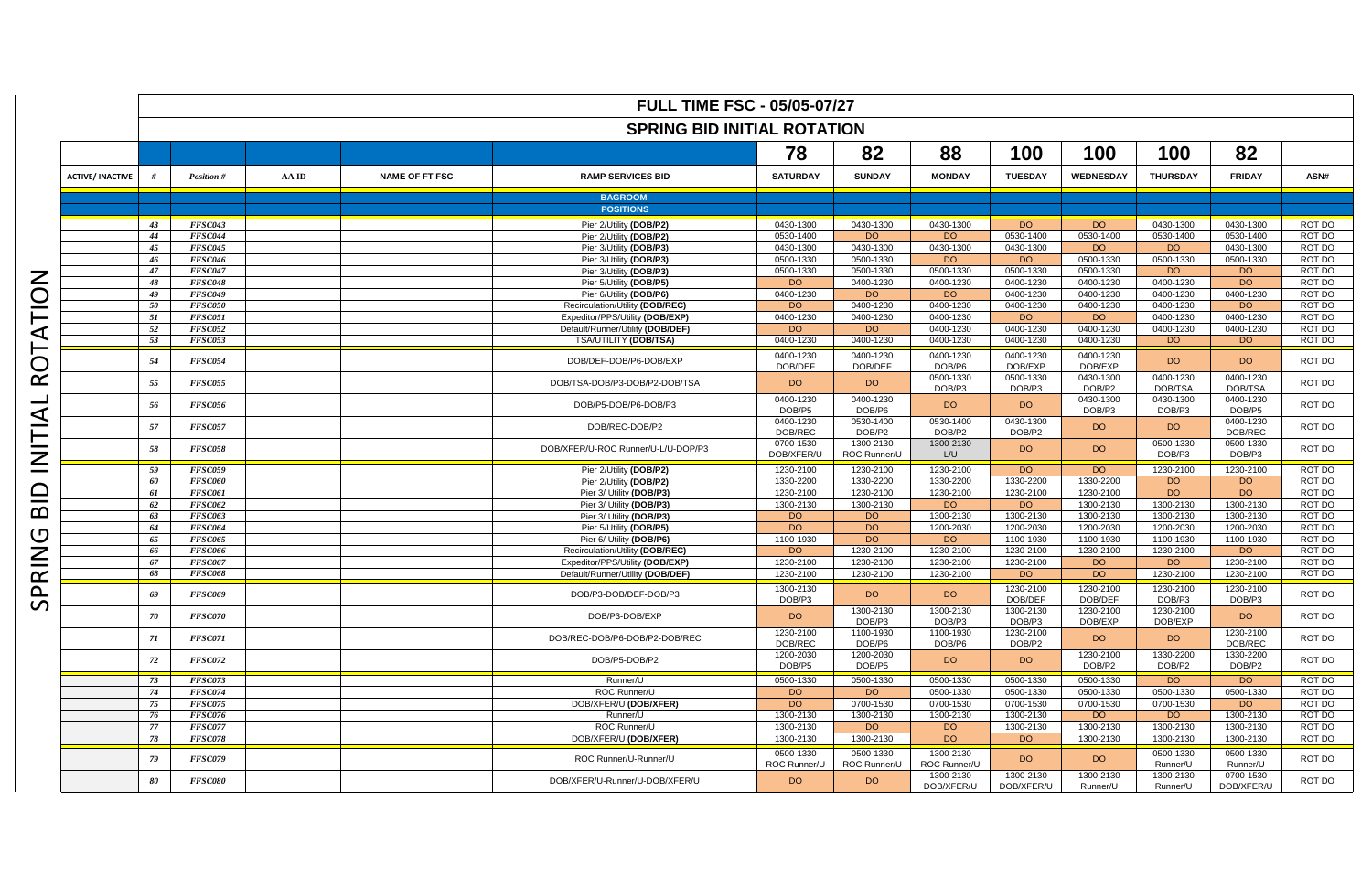|                         | <b>FULL TIME FSC - 05/05-07/27</b> |                                  |        |                       |                                                    |                        |                        |                        |                        |                        |                        |                        |                  |
|-------------------------|------------------------------------|----------------------------------|--------|-----------------------|----------------------------------------------------|------------------------|------------------------|------------------------|------------------------|------------------------|------------------------|------------------------|------------------|
|                         | <b>SPRING BID INITIAL ROTATION</b> |                                  |        |                       |                                                    |                        |                        |                        |                        |                        |                        |                        |                  |
|                         | 82<br>78                           |                                  |        |                       |                                                    |                        |                        |                        |                        | 100                    | 100                    | 82                     |                  |
| <b>ACTIVE/ INACTIVE</b> |                                    | Position #                       | AA ID  | <b>NAME OF FT FSC</b> | <b>RAMP SERVICES BID</b>                           | <b>SATURDAY</b>        | <b>SUNDAY</b>          | <b>MONDAY</b>          | <b>TUESDAY</b>         | <b>WEDNESDAY</b>       | <b>THURSDAY</b>        | <b>FRIDAY</b>          | ASN#             |
|                         |                                    |                                  |        |                       | <b>STEADY DAYS OFF / UTILITY / VACATION RELIEF</b> |                        |                        |                        |                        |                        |                        |                        |                  |
|                         |                                    |                                  |        |                       | <b>POSITIONS</b>                                   |                        |                        |                        |                        |                        |                        |                        |                  |
|                         | 81                                 | FFSC081                          | 514861 | WILLIAMS, RONALD      | <b>Utility / Union Rep</b>                         | DO                     | DO.                    | 0700-1530              | 0700-1530              | 0700-1530              | 0700-1530              | 0700-1530              | STD DO           |
|                         | 82                                 | <b>FFSC082</b>                   |        |                       | Ground Fueler/U-(L/U/GFL)                          | DO                     | DO.                    | 0530-1400              | 0530-1400              | 0530-1400              | 0530-1400              | 0530-1400              | STD DO           |
|                         | 83                                 | <b>FFSC083</b>                   |        |                       | "Dumper" / Utility (DOB/U/DMP)                     | <b>DO</b>              | <b>DO</b>              | 0730-1600              | 0730-1600              | 0730-1600              | 0730-1600              | 0730-1600              | STD DO           |
|                         | 84                                 | <b>FFSC084</b>                   |        |                       | "Dumper" / Utility (DOB/U/DMP)                     | 1130-2000              | 1130-2000              | <b>DO</b>              | DO.                    | 1130-2000              | 1130-2000              | 1130-2000              | STD DO           |
|                         | 85                                 | <b>FFSC085</b>                   |        |                       | "Dumper" / Utility (DOB/U/DMP)                     | 1130-2000              | 1130-2000              | 1130-2000              | 1130-2000              | DO                     | <b>DO</b>              | 1130-2000              | STD DO           |
|                         | 86                                 | <b>FFSC086</b>                   |        |                       | "Dumper" / Utility (DOB/U/DMP)                     | DO.                    | 0730-1600              | 1130-2000              | 1130-2000              | 1130-2000              | 1130-2000              | DO.                    | STD DO           |
|                         | 87                                 | <b>FFSC087</b>                   |        |                       | LAVS / Utility (L/U/LAV)                           | <b>DO</b>              | <b>DO</b>              | 0400-1230              | 0400-1230              | 0400-1230              | 0400-1230              | 0400-1230              | STD DO           |
|                         | 88                                 | <b>FFSC088</b>                   |        |                       | LAVS / Utility (L/U/LAV)                           | 1200-2030              | 1200-2030              | 1200-2030              | 1200-2030              | 1200-2030              | <b>DO</b>              | DO.                    | STD DO           |
|                         | 89                                 | <b>FFSC089</b>                   |        |                       | LAVS / Utility (L/U/LAV)                           | 2000-0430              | 2000-0430              | 2000-0430              | DO                     | DO                     | 2000-0430              | 2000-0430              | STD DO           |
|                         | 90                                 | <b>FFSC090</b>                   |        |                       | LAVS / Utility (L/U/LAV)                           | 1000-1830              | DO                     | DO                     | 1000-1830              | 1000-1830              | 1000-1830              | 1000-1830              | STD DO           |
|                         | 91                                 | <b>FFSC091</b>                   |        |                       | LAVS / Utility (L/U/LAV)                           | 0400-1230              | 0400-1230              | 1000-1830              | 2000-0430              | 2000-0430              | <b>DO</b>              | DO                     | STD DO           |
|                         |                                    |                                  |        |                       |                                                    | L/U/LAV<br>0900-1730   | L/U/LAV<br>1000-1830   | L/U/LAV<br>1330-2200   | L/U/LAV                | L/U/LAV                | 1200-2030              | 1200-2030              |                  |
|                         | 92                                 | <b>FFSC092</b>                   |        |                       | LAVS / Utility (DOB/U/DMP/U/LAV)                   | DOB/U/DMP              | L/U/LAV                | L/U                    | DO.                    | DO                     | L/U/LAV                | L/U/LAV                | STD DO           |
|                         | 93                                 | <b>FFSC093</b>                   |        |                       | Utility                                            | DO <sub>1</sub>        | 0500-1330              | 0500-1330              | 0500-1330              | 0500-1330              | 0500-1330              | <b>DO</b>              | STD DO           |
|                         | 94                                 | <b>FFSC094</b>                   |        |                       | Utility                                            | <b>DO</b>              | 0500-1330              | 0500-1330              | 0500-1330              | 0500-1330              | 0500-1330              | DO.                    | STD DO           |
|                         | 95                                 | <b>FFSC095</b>                   |        |                       | Utility                                            | 0500-1330              | DO                     | DO                     | 0500-1330              | 0500-1330              | 0500-1330              | 0500-1330              | STD DO           |
|                         | 96                                 | <b>FFSC096</b>                   |        |                       | Utility                                            | 0500-1330              | DO                     | DO                     | 0500-1330              | 0500-1330              | 0500-1330              | 0500-1330              | STD DO           |
|                         | 97<br>98                           | <b>FFSC097</b><br><b>FFSC098</b> |        |                       | Utility<br>Utility                                 | <b>DO</b><br><b>DO</b> | 1330-2200<br>1330-2200 | 1330-2200<br>1330-2200 | 1330-2200<br>1330-2200 | 1330-2200<br>1330-2200 | 1330-2200<br>1330-2200 | <b>DO</b><br><b>DO</b> | STD DO<br>STD DO |
|                         | 99                                 | <b>FFSC099</b>                   |        |                       | Utility                                            | 1330-2200              | DO                     | DO.                    | 1330-2200              | 1330-2200              | 1330-2200              | 1330-2200              | STD DO           |
|                         | <i>100</i>                         | <b>FFSC100</b>                   |        |                       | Utility                                            | 1330-2200              | DO                     | $\overline{DO}$        | 1330-2200              | 1330-2200              | 1330-2200              | 1330-2200              | STD DO           |
|                         |                                    |                                  |        |                       |                                                    |                        |                        |                        |                        |                        |                        |                        |                  |
|                         | 101<br>102                         | <b>FFSC101</b><br><b>FFSC102</b> |        |                       | Utility<br>Utility                                 | DO <sub>1</sub><br>DO  | 0500-1330<br>0500-1330 | 0500-1330<br>0500-1330 | 0500-1330<br>0500-1330 | 0500-1330<br>0500-1330 | 0500-1330<br>0500-1330 | DO <sub>1</sub><br>DO  | STD DO<br>STD DO |
|                         | 103                                | <b>FFSC103</b>                   |        |                       | Utility                                            | <b>DO</b>              | 0500-1330              | 0500-1330              | 0500-1330              | 0500-1330              | 0500-1330              | DO.                    | STD DO           |
|                         | 104                                | <b>FFSC104</b>                   |        |                       | Utility                                            | D <sub>O</sub>         | 0500-1330              | 0500-1330              | 0500-1330              | 0500-1330              | 0500-1330              | <b>DO</b>              | STD DO           |
|                         | 105                                | <b>FFSC105</b>                   |        |                       | Utility                                            | DO <sub>1</sub>        | 0500-1330              | 0500-1330              | 0500-1330              | 0500-1330              | 0500-1330              | <b>DO</b>              | STD DO           |
|                         | 106                                | <b>FFSC106</b>                   |        |                       | Utility                                            | <b>DO</b>              | 0500-1330              | 0500-1330              | 0500-1330              | 0500-1330              | 0500-1330              | <b>DO</b>              | STD DO           |
|                         | 107                                | <b>FFSC107</b>                   |        |                       | Utility                                            | <b>DO</b>              | DO                     | 0500-1330              | 0500-1330              | 0500-1330              | 0500-1330              | 0500-1330              | STD DO           |
|                         | 108                                | <b>FFSC108</b>                   |        |                       | Utility                                            | 0500-1330              | DO                     | <b>DO</b>              | 0500-1330              | 0500-1330              | 0500-1330              | 0500-1330              | STD DO           |
|                         | 109                                | <b>FFSC109</b>                   |        |                       | Utility                                            | 0500-1330              | DO                     | DO                     | 0500-1330              | 0500-1330              | 0500-1330              | 0500-1330              | STD DO           |
|                         | <i>110</i>                         | <b>FFSC110</b>                   |        |                       | Utility                                            | 0500-1330              | DO                     | DO                     | 0500-1330              | 0500-1330              | 0500-1330              | 0500-1330              | STD DO           |
|                         | 111                                | <b>FFSC111</b>                   |        |                       | Utility                                            | 0500-1330              | DO                     | <b>DO</b>              | 0500-1330              | 0500-1330              | 0500-1330              | 0500-1330              | STD DO           |
|                         | 112                                | <b>FFSC112</b>                   |        |                       | Utility                                            | 0500-1330              | <b>DO</b>              | <b>DO</b>              | 0500-1330              | 0500-1330              | 0500-1330              | 0500-1330              | STD DO           |
|                         | 113<br>114                         | <b>FFSC113</b>                   |        |                       | Utility                                            | DO<br>DO               | 0900-1730<br>0900-1730 | 0900-1730              | 0900-1730              | 0900-1730<br>0900-1730 | 0900-1730<br>0900-1730 | DO<br><b>DO</b>        | STD DO<br>STD DO |
|                         | 115                                | <b>FFSC114</b><br><b>FFSC115</b> |        |                       | Utility<br>Utility                                 | 0900-1730              | DO                     | 0900-1730<br><b>DO</b> | 0900-1730<br>0900-1730 | 0900-1730              | 0900-1730              | 0900-1730              | STD DO           |
|                         | 116                                | <b>FFSC116</b>                   |        |                       | Utility                                            | <b>DO</b>              | 0900-1730              | 0900-1730              | 0900-1730              | 0900-1730              | 0900-1730              | DO                     | STD DO           |
|                         | 117                                | <b>FFSC117</b>                   |        |                       | Utility                                            | DO <sub>1</sub>        | 0900-1730              | 0900-1730              | 0900-1730              | 0900-1730              | 0900-1730              | <b>DO</b>              | STD DO           |
|                         | 118                                | <b>FFSC118</b>                   |        |                       | Utility                                            | <b>DO</b>              | 1200-2030              | 1200-2030              | 1200-2030              | 1200-2030              | 1200-2030              | <b>DO</b>              | STD DO           |
|                         | 119                                | <b>FFSC119</b>                   |        |                       | Utility                                            | <b>DO</b>              | 1200-2030              | 1200-2030              | 1200-2030              | 1200-2030              | 1200-2030              | DO <sub>1</sub>        | STD DO           |
|                         | 120                                | <b>FFSC120</b>                   |        |                       | Utility                                            | DO <sub>1</sub>        | 1200-2030              | 1200-2030              | 1200-2030              | 1200-2030              | 1200-2030              | <b>DO</b>              | STD DO           |
|                         | 121                                | <b>FFSC121</b>                   |        |                       | Utility                                            | D <sub>O</sub>         | 1200-2030              | 1200-2030              | 1200-2030              | 1200-2030              | 1200-2030              | <b>DO</b>              | STD DO           |
|                         | 122                                | <b>FFSC122</b>                   |        |                       | Utility                                            | <b>DO</b>              | DO                     | 1200-2030              | 1200-2030              | 1200-2030              | 1200-2030              | 1200-2030              | STD DO           |
|                         | 123                                | <b>FFSC123</b>                   |        |                       | Utility                                            | 1200-2030              | DO                     | <b>DO</b>              | 1200-2030              | 1200-2030              | 1200-2030              | 1200-2030              | STD DO           |
|                         | 124                                | <b>FFSC124</b>                   |        |                       | Utility                                            | 1200-2030              | <b>DO</b>              | <b>DO</b>              | 1200-2030              | 1200-2030              | 1200-2030              | 1200-2030              | STD DO           |
|                         | 125                                | <b>FFSC125</b>                   |        |                       | Utility                                            | 1200-2030              | DO                     | DO                     | 1200-2030              | 1200-2030              | 1200-2030              | 1200-2030              | STD DO           |
|                         | 126                                | <b>FFSC126</b>                   |        |                       | Utility                                            | 1200-2030              | <b>DO</b>              | <b>DO</b>              | 1200-2030              | 1200-2030              | 1200-2030              | 1200-2030              | STD DO           |